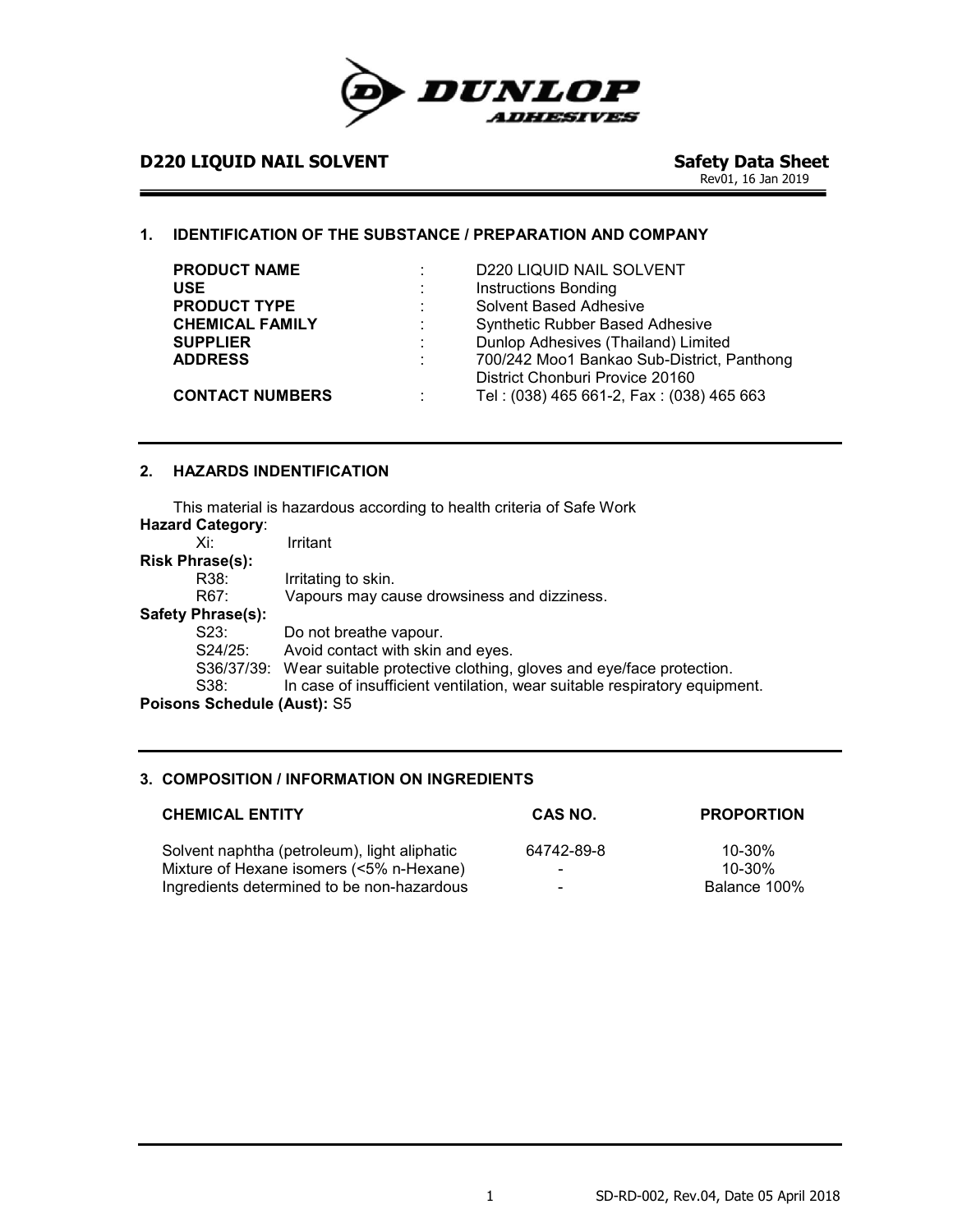

Rev01, 16 Jan 2019

#### **4. FIRST AID MEASURES**

**Inhalation :** Remove victim from exposure - avoid becoming a casualty. Remove contaminated clothing and loosen remaining clothing. Allow patient to assume most comfortable position and keep warm. Keep at rest until fully recovered. If breathing laboured and patient cyanotic (blue), ensure airways are clear and have a qualified person give oxygen through a facemask. If breathing has stopped apply artificial respiration at once. In the event of cardiac arrest, apply external cardiac massage. Seek immediate medical advice.

**Skin contact** : For gross contamination, immediately drench with water and remove clothing. Continue to flush skin and hair with plenty of water (and soap if material is insoluble). For skin burns, cover with a clean, dry dressing until medical help is available. If blistering occurs, do NOT break blisters. If swelling, redness, blistering, or irritation occurs seek medical assistance.

**Eye contact** : If in eyes wash out immediately with water. In all cases of eye contamination it is a sensible precaution to seek medical advice.

**Ingestion** : Rinse mouth with water. If swallowed, do NOT induce vomiting. Give a glass of water to drink. Never give anything by the mouth to an unconscious patient. If vomiting occurs give further water. Seek medical advice.

**Notes to physician : Treat symptomatically.** 

#### **5. FIRE FIGHTING MEASURES**

| <b>EXTINGUISHING MEDIA</b><br><b>UNSUITABLE</b><br><b>EXTINGUISHING MEDIA</b> | Foam, water spray or fog. Dry chemical powder,<br>carbon dioxide, sand or earth may be used for small<br>Water in a jet                                    |
|-------------------------------------------------------------------------------|------------------------------------------------------------------------------------------------------------------------------------------------------------|
| <b>SPECIFIC HAZARDS</b>                                                       | Hazardous combustion products may include carbon<br>monoxide. The vapor is heavier than air, spreads<br>along the ground and distant ignition is possible. |
| <b>PROJECTION EQUIPMENT</b>                                                   | Full protective clothing and self-contained breathing<br>apparatus SCBA type. Mask pressure mode<br>positive type.                                         |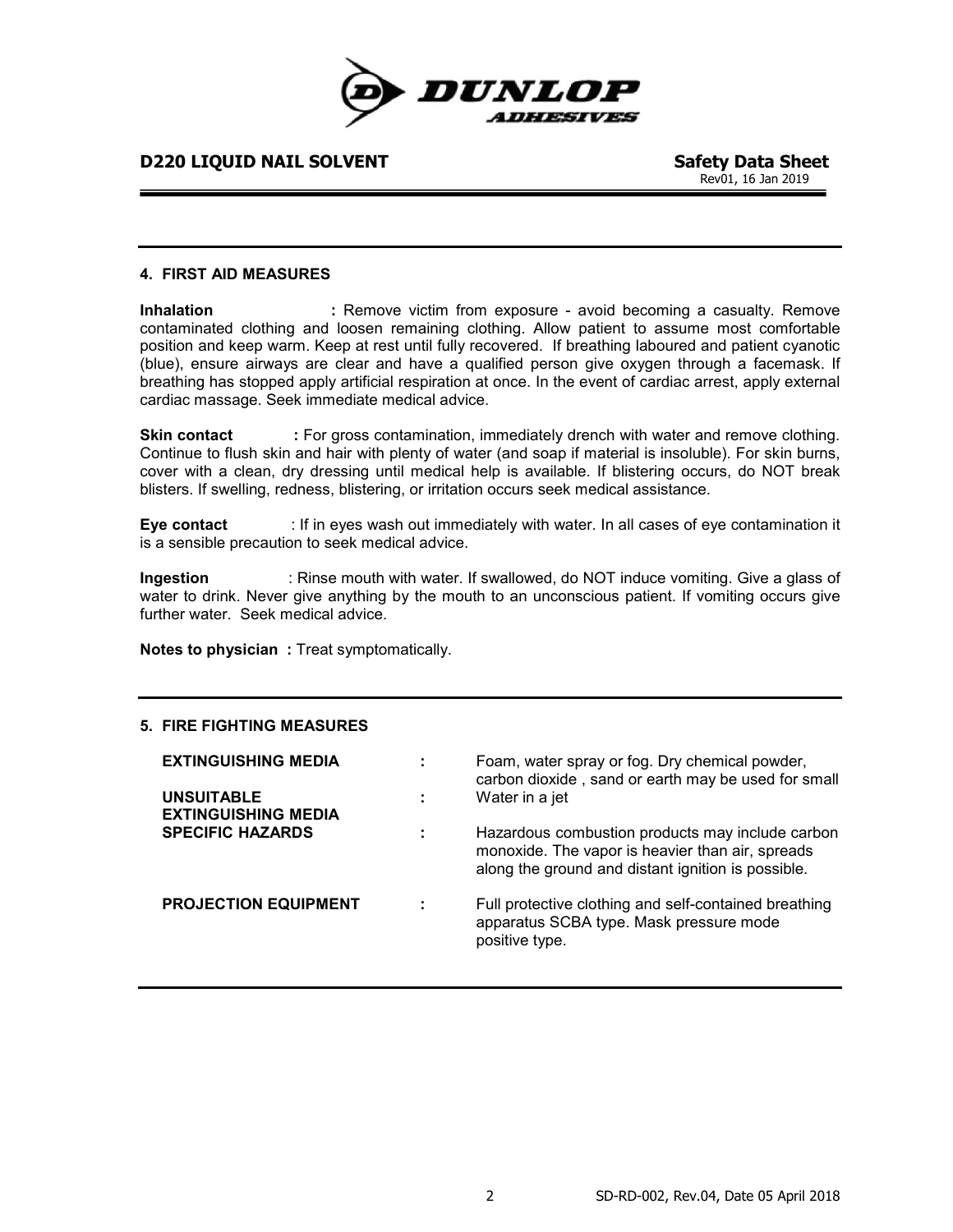

**D220 LIQUID NAIL SOLVENT** 

Safety Data Sheet<br>Rev01, 16 Jan 2019

#### **6. ACCIDENTAL RELEASE MEASURES**

| <b>PERSONAL PRECAUTION</b><br><b>WHEN SPILL</b>     | Avoid contact with skin and eyes. Ventilate<br>Contaminated area thoroughly. Do not breathe<br>vapor. Extinguish Naked flames. Remove ignition<br>sources. No smoking. Avoid sparks. Evacuate the<br>area of all non-essential personnel. Shut off leaks, if<br>possible without personal risk. |
|-----------------------------------------------------|-------------------------------------------------------------------------------------------------------------------------------------------------------------------------------------------------------------------------------------------------------------------------------------------------|
| <b>PRECAUTIONS TO PROTECT</b><br><b>ENVIRONMENT</b> | Do not allow spillages to enter drains or watercourses.                                                                                                                                                                                                                                         |
| <b>SPILL CLEANUP METHODS</b>                        | Stop leak if possible without risk. Absorb in<br>vermiculite, dry sand or earth and place into<br>containers. Flush with plenty of water to clean<br>spillage area. Do not contaminate water sources or<br>sewer.                                                                               |

| 7. HANDLING AND STORAGE    |                                                                                                                                                                                                                                                                                                                      |
|----------------------------|----------------------------------------------------------------------------------------------------------------------------------------------------------------------------------------------------------------------------------------------------------------------------------------------------------------------|
| <b>USAGE PRECAUTIONS</b>   | Handle in well ventilated areas. Avoid skin and eye<br>contact. No smoking, drinking water and dine in<br>chemical contaminate area. After usage ought a hands<br>and face cleaning . Remove Full protective clothing and<br>self- contained breathing apparatus are contaminate.<br>Before do incumbency continues. |
| <b>STORAGE PRECAUTIONS</b> | Keep in cool, dry, ventilated storage and closed<br>containers. Keep in original container.                                                                                                                                                                                                                          |

#### **8. EXPOSURE CONTROLS / PERSONAL PROTECTION**

| <b>ENGINEERING CONTROL</b><br><b>MEARURES</b><br><b>PROTECTIVE EQUIPMENT</b> |   | Use only in well ventilated areas.                                                                  |
|------------------------------------------------------------------------------|---|-----------------------------------------------------------------------------------------------------|
| <b>VENTILATION</b>                                                           |   | Provide adequate general and local exhaust<br>ventilation.                                          |
| <b>RESPIRATORY PROTECTION</b>                                                | ÷ | Wear mask protect chemical vapor get guarantee by<br>Thai Industrial Standards Institute 2199-2547. |
| <b>EYE PROTECTION</b>                                                        |   | Wear safety glasses danger protective for avoid<br>splashing chemical liquid/vapor.                 |
| <b>HAND PROTECTION</b>                                                       |   | Wear appropriate chemical resistance gloves and<br>Permeability of chemicals                        |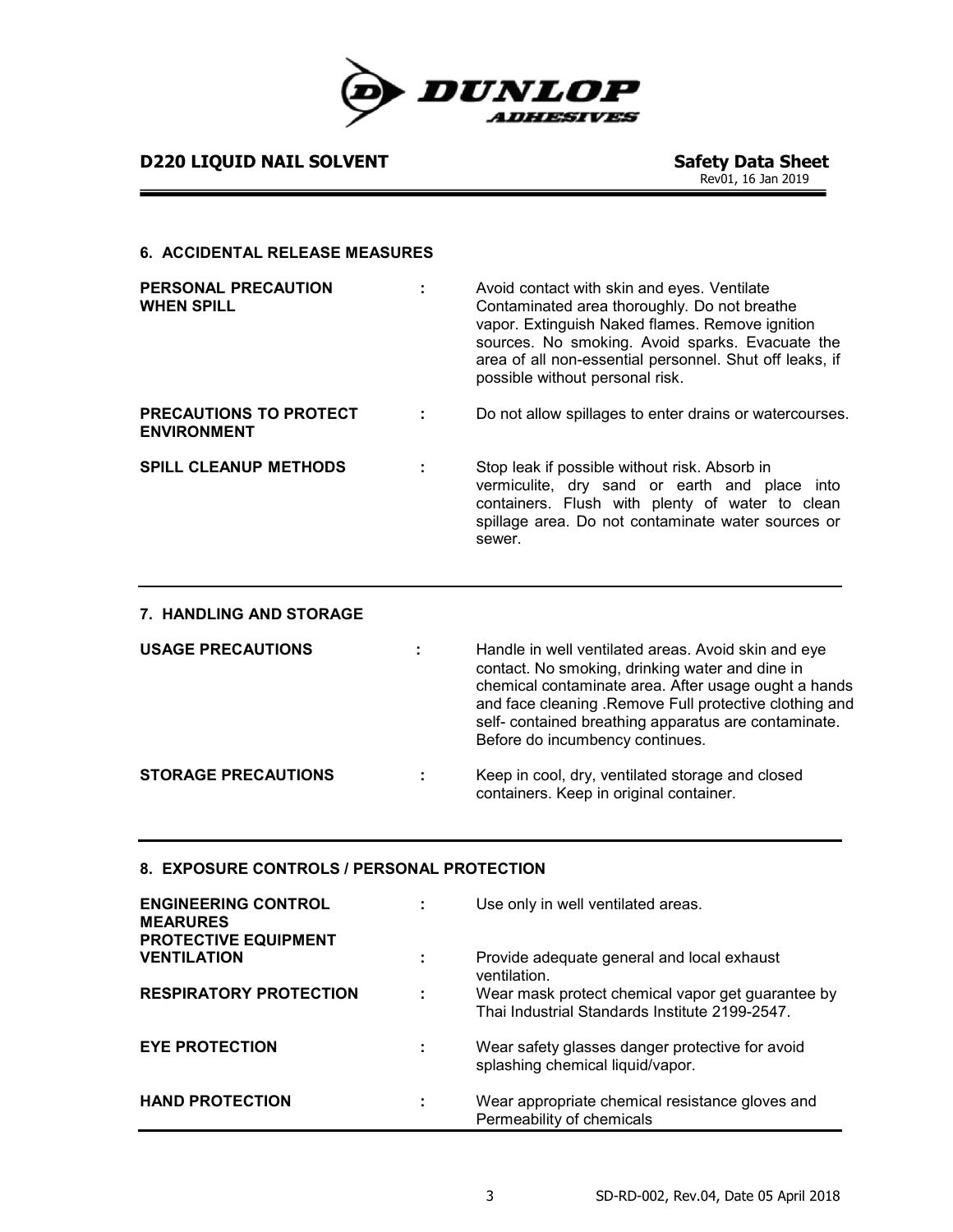

Rev01, 16 Jan 2019

**PHYSICAL PROTECTION :** Wear appropriate clothing to prevent any possibility of skin contact.

#### **9. PHYSICAL AND CHEMICAL PROPERTIES**

**Solubility : Insoluble in water** Specific Gravity (20 °C) **:** 1.12<br>Vapour Pressure (20 °C) **: 26.1 kPa**\* **Vapour Pressure (20 °C) Flash Point (°C) : <0 Flammability Limits (%) : LEL – 1.1; UEL – 7.4\* Autoignition Temperature (°C) : >200\* Melting Point/Range (°C)**  $\qquad \qquad : \mathsf{N} \text{ Av}$ <br> **Boiling Point/Range (°C)**  $\qquad \qquad : 55-62^*$ **Boiling Point/Range (°C)**<br>pH **pH : N App**

#### **10. STABILITY AND REACTIVITY**

| <b>Chemical stability</b><br>directed. | : This material is thermally stable when stored and used as                                    |
|----------------------------------------|------------------------------------------------------------------------------------------------|
| <b>Conditions to avoid</b>             | : Elevated temperatures and sources of ignition.                                               |
| <b>Incompatible Materials</b>          | : Oxidising agents.                                                                            |
|                                        | <b>Hazardous decomposition products</b> : Oxides of carbon and nitrogen, smoke and other toxic |
| fumes.                                 |                                                                                                |
| <b>Hazardous reactions</b>             | : No known hazardous reactions.                                                                |

#### **11. TOXICOLOGICAL INFORMATION**

**HEALTH WARNINGS** : No specific health warnings noted.<br>**SERIOUS EFFECT TO HEALTH OCCURS**: Danger and toxin when eat.Irritate **Danger and toxin when eat.Irritate oppose to** skin and eye severe.Cause danger to target organ (Central nervous, Kidney, Liver systems.)Irritate to inhalation or be giddy / be dizzy**.** Be able to die when at and breath

#### **12. ECOLOGICAL INFORMATION**

**ECOLOGICAL INFORMATION :** Not regarded dangerous for the environment.

### **13. DISPOSAL CONSIDERATIONS**

| <b>WASTE DISPOSAL</b>     |    | Recover or recycle if possible. Otherwise incineration.                                                                |
|---------------------------|----|------------------------------------------------------------------------------------------------------------------------|
| <b>PRODUCT DISPOSAL</b>   |    | Recover or recycle if possible. Otherwise incineration.                                                                |
| <b>CONTAINER DISPOSAL</b> | ÷. | Drain container thoroughly. After draining, vent in a<br>safe place away from sparks and fire. Send to drum<br>recover |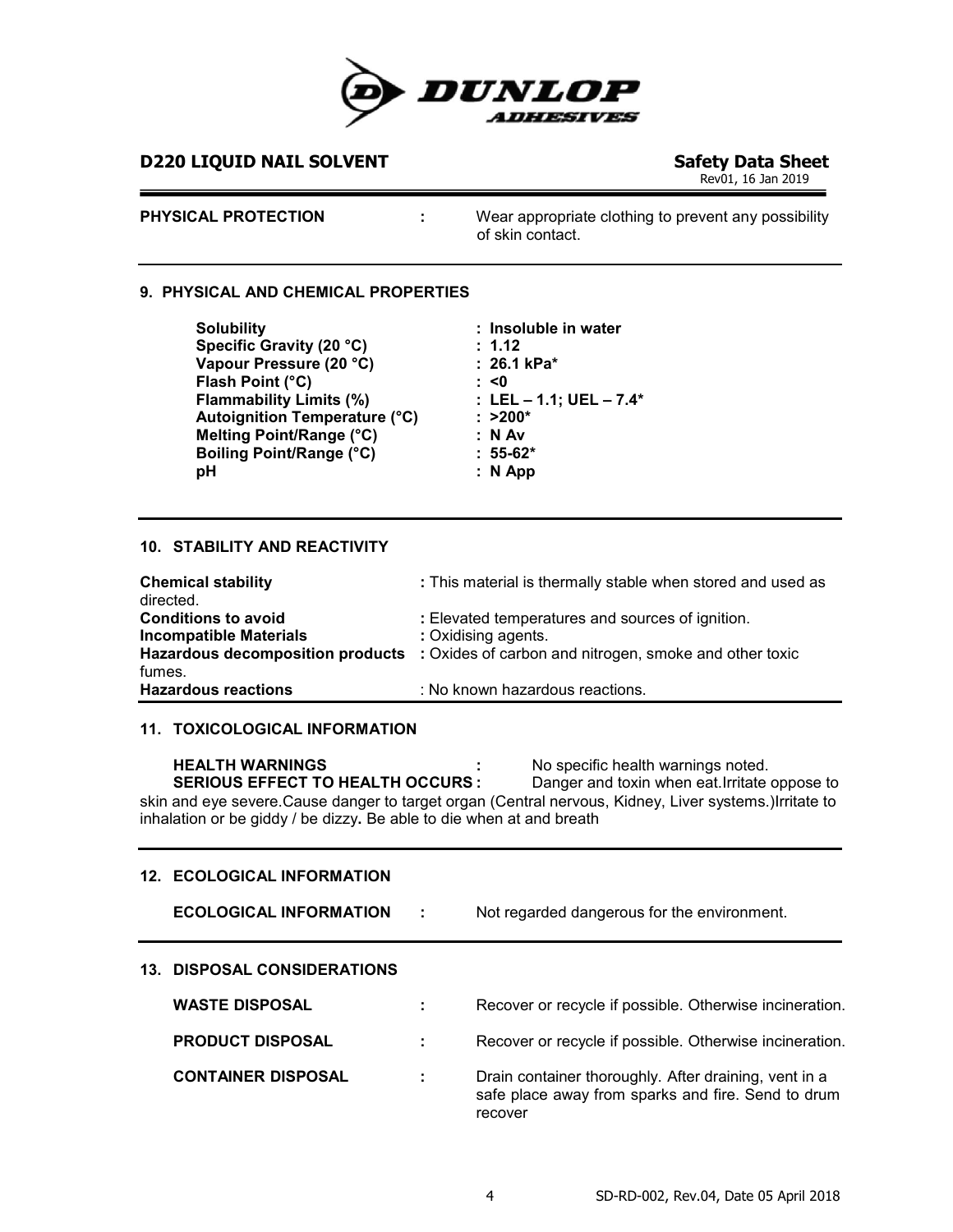

Rev01, 16 Jan 2019

**LOCAL LEGISLATION :** Comply with local regulations.

### **14. TRANSPORT INFORMATION**

#### **ROAD AND RAIL TRANSPORT**

Classified as Dangerous Goods by the criteria of the "Australian Code for the Transport of Dangerous Goods by Road & Rail" and the "New Zealand NZS5433: Transport of Dangerous Goods on Land".

| <b>UN No</b>                             |       | : 1133                                                                                                |
|------------------------------------------|-------|-------------------------------------------------------------------------------------------------------|
| <b>Dangerous Goods Class</b>             | :3    |                                                                                                       |
| <b>Packing Group</b>                     | : III |                                                                                                       |
| <b>Hazchem Code</b>                      |       | : ∙3Y                                                                                                 |
| <b>Emergency Response Guide No</b>       | : 14  |                                                                                                       |
| <b>Proper Shipping Name</b>              |       | : ADHESIVES                                                                                           |
| <b>Segregation Dangerous Goods</b>       |       | : Not to be loaded with explosives (Class 1), flammable                                               |
|                                          |       | gases (Class 2.1), if both are in bulk, toxic gases (Class 2.3), spontaneously combustible substances |
|                                          |       | (Class 4.2), oxidising agents (Class 5.1), organic peroxides (Class 5.2) or radioactive substances    |
| (Class 7), however exemptions may apply. |       |                                                                                                       |

#### **MARINE TRANSPORT**

Classified as Dangerous Goods by the criteria of the International Maritime Dangerous Goods Code (IMDG Code) for transport by sea.

| UN No                        | $\therefore$ 1133 |
|------------------------------|-------------------|
| <b>Dangerous Goods Class</b> | : 3               |
| <b>Packing Group</b>         | : III             |
| <b>Proper Shipping Name</b>  | : ADHESIVES       |

#### **AIR TRANSPORT**

Classified as Dangerous Goods by the criteria of the International Air Transport Association (IATA) Dangerous Goods Regulations for transport by air.

| $\therefore$ 1133 |
|-------------------|
| - 3               |
| : III             |
| : ADHESIVES       |
|                   |

#### **15. REGULATORY INFORMATION**

Not classified